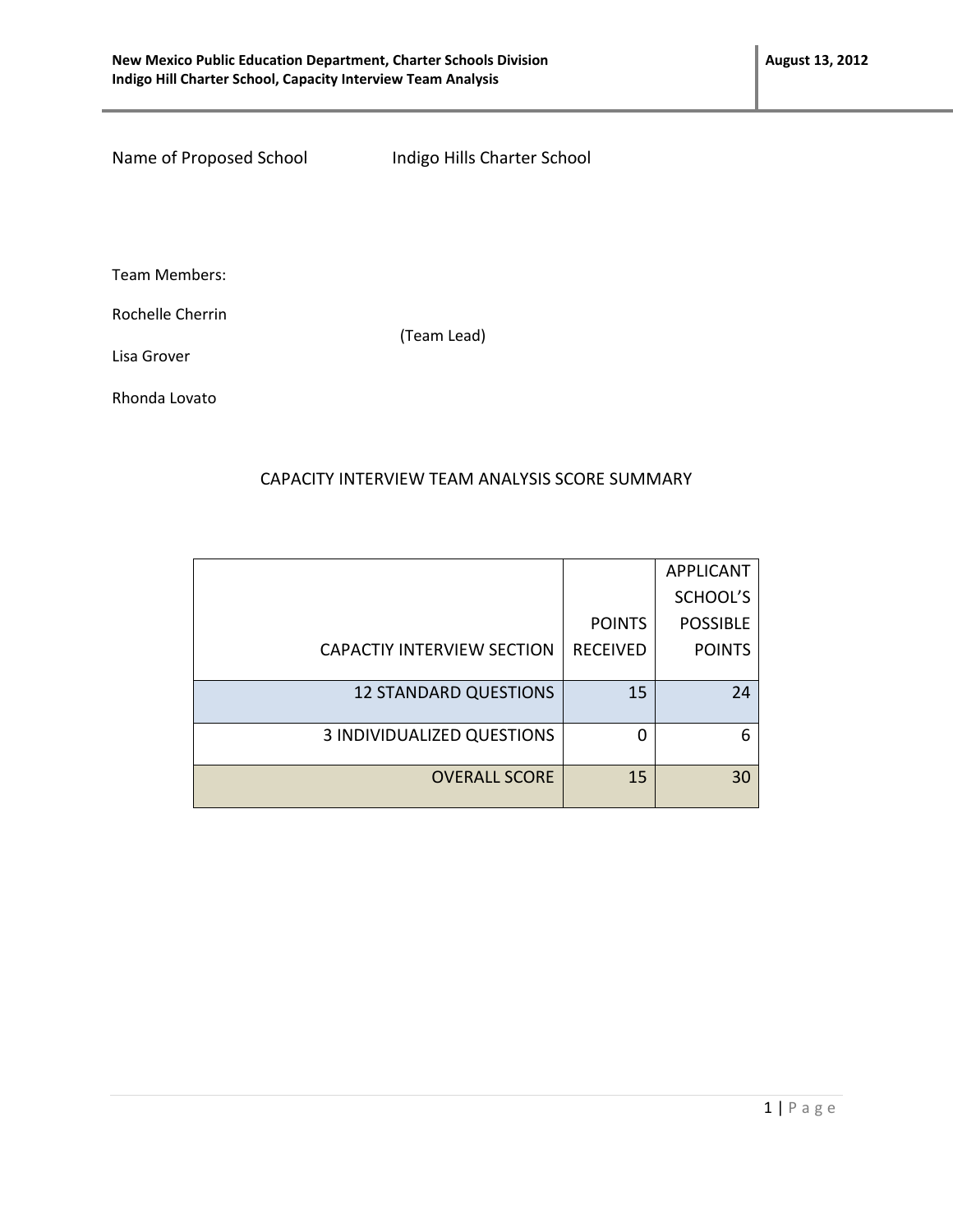| <b>Educational</b><br><b>Plan</b> | Describe a typical day for a student in your school. Please be as concise and specific as<br>1.<br>possible; consider the teachers, the materials, the class, the parents, ancillary staff,<br>etc.                                                                                                                                                                                                                                                                                                                                   |
|-----------------------------------|---------------------------------------------------------------------------------------------------------------------------------------------------------------------------------------------------------------------------------------------------------------------------------------------------------------------------------------------------------------------------------------------------------------------------------------------------------------------------------------------------------------------------------------|
| 1                                 | <b>Comments:</b><br>The response was incomplete and requires more detailed information, such as role of<br>parents, use of ancillary staff to support RtI, what a typical classroom looks like, in order to<br>paint a full picture of the school day for students and staff. Statements regarding RTI as a<br>main part of the day "with the three tiers" was confusing and did not align with the prompt<br>or with state statutes.                                                                                                 |
| <b>Educational</b><br><b>Plan</b> | What is your plan if the school's actual enrollment population is different from the<br>2.<br>targeted population you originally intended to serve?                                                                                                                                                                                                                                                                                                                                                                                   |
| 1                                 | <b>Comments:</b><br>The response did not offer a step- by -step plan should the actual enrollment differ from<br>the targeted enrollment. The response indicated that the school would adjust to whatever<br>mixture of population but failed to detail how the educational program, staffing and special<br>education services would adjust as needed.                                                                                                                                                                               |
| <b>Governance</b>                 | Please explain the delineated roles and responsibilities of, and the relationships<br>3.<br>between, the founders, the governing body, and the school's administration during the<br>transitional period between the planning year and the first year of operations.<br>Describe how those relationships evolve over the full term of the charter.                                                                                                                                                                                    |
| 1                                 | <b>Comments:</b><br>The team did not discuss transition from founding members to GC members and then<br>building toward a sustainable and high functioning Governing board. Did not discuss roles<br>between GC and accountability of administrator. In addition, the GC cannot be responsible<br>for hiring teachers. The response raises concerns about the applicants' full understanding<br>of the full statutory requirements and general best practices necessary to meeting their<br>oversight responsibilities to the school. |
| <b>Governance</b>                 | How does the school's governing body exercise its oversight and accountability? What<br>4.<br>does the governing body have oversight of?                                                                                                                                                                                                                                                                                                                                                                                              |
| 1                                 | <b>Comments:</b><br>The response did not fully explain how the GC would, in reality, exercise their oversight<br>responsibilities during monthly meetings; which reports they would require to assure<br>performance and fiscal compliance, and their overall relationship with and evaluation of<br>the administrator.                                                                                                                                                                                                               |
| <b>Facility</b>                   | Describe your plan for acquiring a facility and ensuring that the facility meets<br>5.<br>educational occupancy standards required by applicable New Mexico construction<br>codes. Whose responsibility is it to carry out this major piece of opening a charter<br>school?                                                                                                                                                                                                                                                           |
| 2                                 | <b>Comments:</b><br>The team appeared to understand the difficulty and complexity of securing a facility.                                                                                                                                                                                                                                                                                                                                                                                                                             |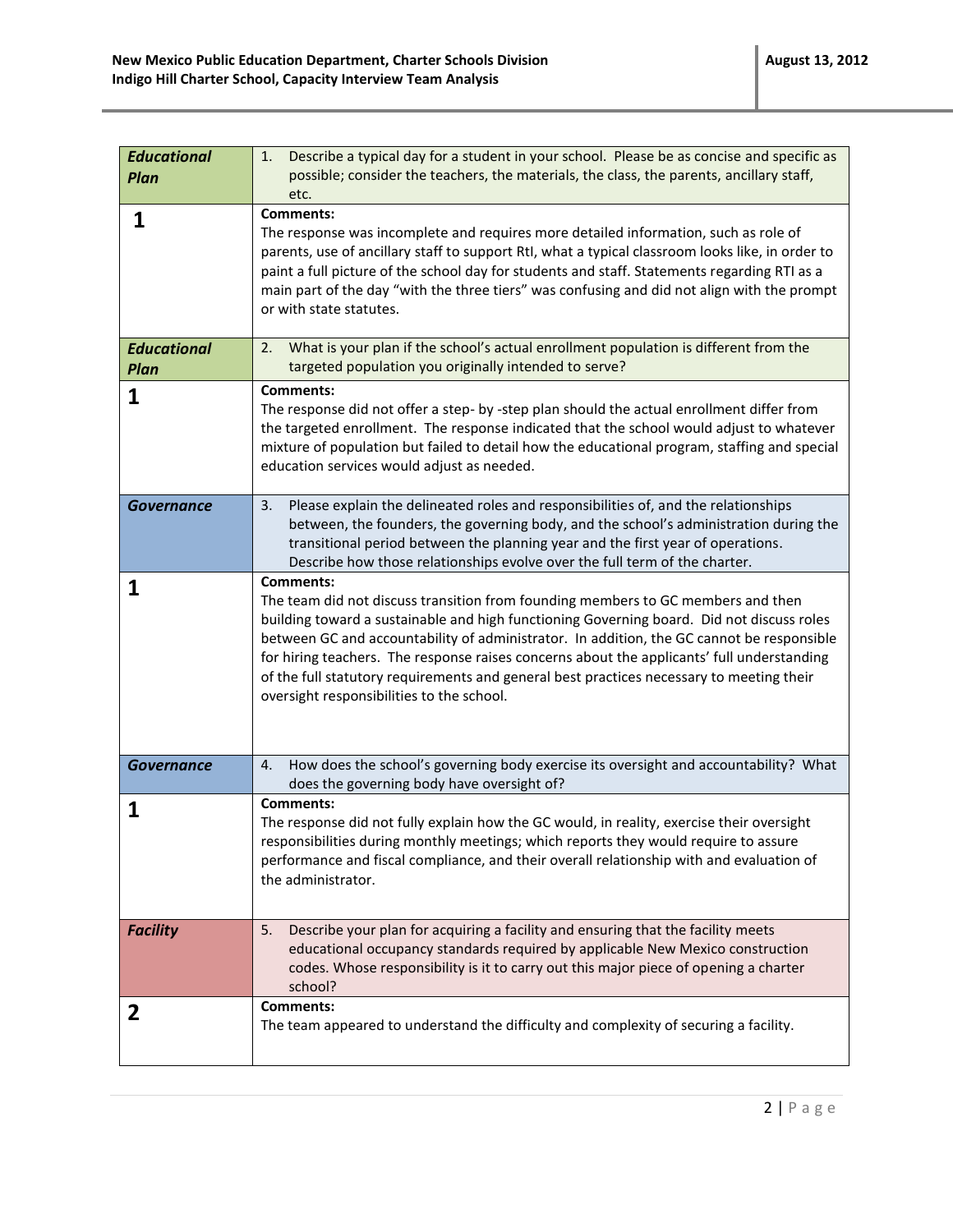| <b>Facility</b>                          | If you cannot find a building that meets PSFA approval, what is your next steps plan?<br>6.                                                                                                                                                                                                                                                                                                                    |
|------------------------------------------|----------------------------------------------------------------------------------------------------------------------------------------------------------------------------------------------------------------------------------------------------------------------------------------------------------------------------------------------------------------------------------------------------------------|
| 1                                        | <b>Comments:</b><br>The group did not offer a plan should they fail to find an approved facility. They explained<br>in general terms what they hope to have happen.                                                                                                                                                                                                                                            |
| <b>Finance</b>                           | How are you going to open your school without federal start-up funds?<br>7.                                                                                                                                                                                                                                                                                                                                    |
| 2                                        | Comments:<br>The group offered several scenarios to try and find other funding sources, but did not offer<br>a coherent plan. The scenarios stated included looking at all aspects of retaining funding in<br>addition to cutting operational expenses.                                                                                                                                                        |
| <b>Finance</b>                           | If something in your budget is not working as planned, for instance, you do not get the<br>8.<br>desired enrollment numbers for the first year, what will be your plan of action?                                                                                                                                                                                                                              |
| 1<br>Concern:                            | <b>Comments:</b><br>No step-by-step plan to address funding issues or unforeseen issues was discussed. The<br>answer was vague and lacked significant financial details which would create an alternative<br>budget scenario.                                                                                                                                                                                  |
| <b>Policies and</b><br><b>Procedures</b> | If your school requires a change to the original charter contract what is the process for<br>9.<br>your governing body to address that change?                                                                                                                                                                                                                                                                 |
| 2                                        | <b>Comments:</b><br>The group appears to understand the amendment process.                                                                                                                                                                                                                                                                                                                                     |
| <b>Policies and</b><br><b>Procedures</b> | 10. What role do policies have in the operation of a school? What triggers the need for a<br>policy?                                                                                                                                                                                                                                                                                                           |
| 1                                        | <b>Comments:</b><br>The answer was vague and addressed the formation of only a few policies, such as<br>personnel and Business Services (response stated these were the required ones). Other<br>required policies, and how these may be triggered or changed were not mentioned. The<br>group did not demonstrate a full understanding of the use and need for sound policies and<br>policy making decisions. |
| <b>Policies and</b><br><b>Procedures</b> | 11. What do you anticipate your process will be for developing policies? How will you<br>ensure that your policies and procedures are not only compliant, but current and<br>effective?                                                                                                                                                                                                                        |
| 1                                        | <b>Comments:</b><br>The first part of question was not answered. As in the above question, there was no<br>mention of student policies, operation policies, school safety policies, etc., only personnel<br>and finance policies.                                                                                                                                                                              |
|                                          |                                                                                                                                                                                                                                                                                                                                                                                                                |